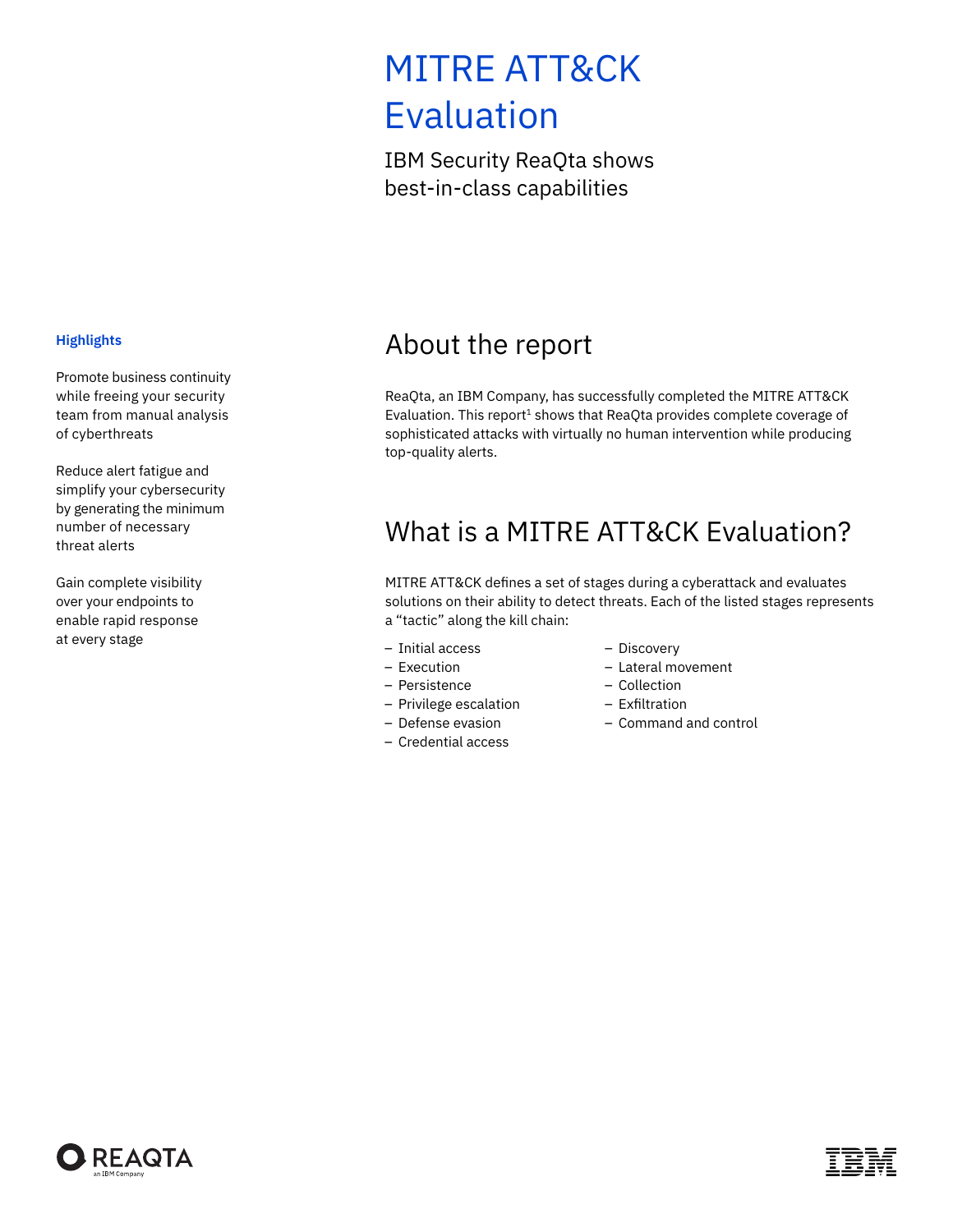## How the MITRE evaluation helps organizations

The evaluation does not score or grade solutions and is meant to help organizations identify the most suitable solution that meets their specific security challenges. Organizations do need to note that the evaluation takes place in isolated environments and has limitations. There are times when certain features of a solution are disabled because they don't support that particular lab infrastructure, such as in the case of ReaQta NanoOS, in which the live hypervisor used to detect high-level malicious behaviors could not be used. Nonetheless, the platform performed well, even without its core component.

MITRE has a set of identified techniques, each of which belongs to a tactic group based on the threat actor selected for the evaluation. MITRE chose APT29 for this round of evaluation.





**Compromise Collection and evasion**









**Exfiltration Cleanup**

## Promote business continuity while freeing your security team from manual analysis of cyberthreats

Before starting the evaluation, ReaQta decided to participate without a managed security service provider (MSSP), that is, without any human interaction during the attack. MITRE is a technology evaluation framework, and it seemed disingenuous to introduce humans into the loop. On top of that, the contribution of MSSP detections heavily biases the evaluation. The security operations center (SOC) team knows that an attack is happening and exactly where and how.

The MSSP approach wouldn't have provided ReaQta's clients with a fair assessment of the technology. MITRE has been very receptive to feedback, and starting in Round 3, all companies will be evaluated without humans in the loop.

MSSPs do add great value, and clients should be free to choose between MSSP and stand-alone deployments.

As shown in the graph below, the number of detections performed by humans had a huge impact on generated detections. In several instances, more than 50% of detections and up to 73%—were created manually. Only 6 companies decided to participate without humans in the loop.

### **MSSP detections (manually generated)**



Manual detections generated by each vendor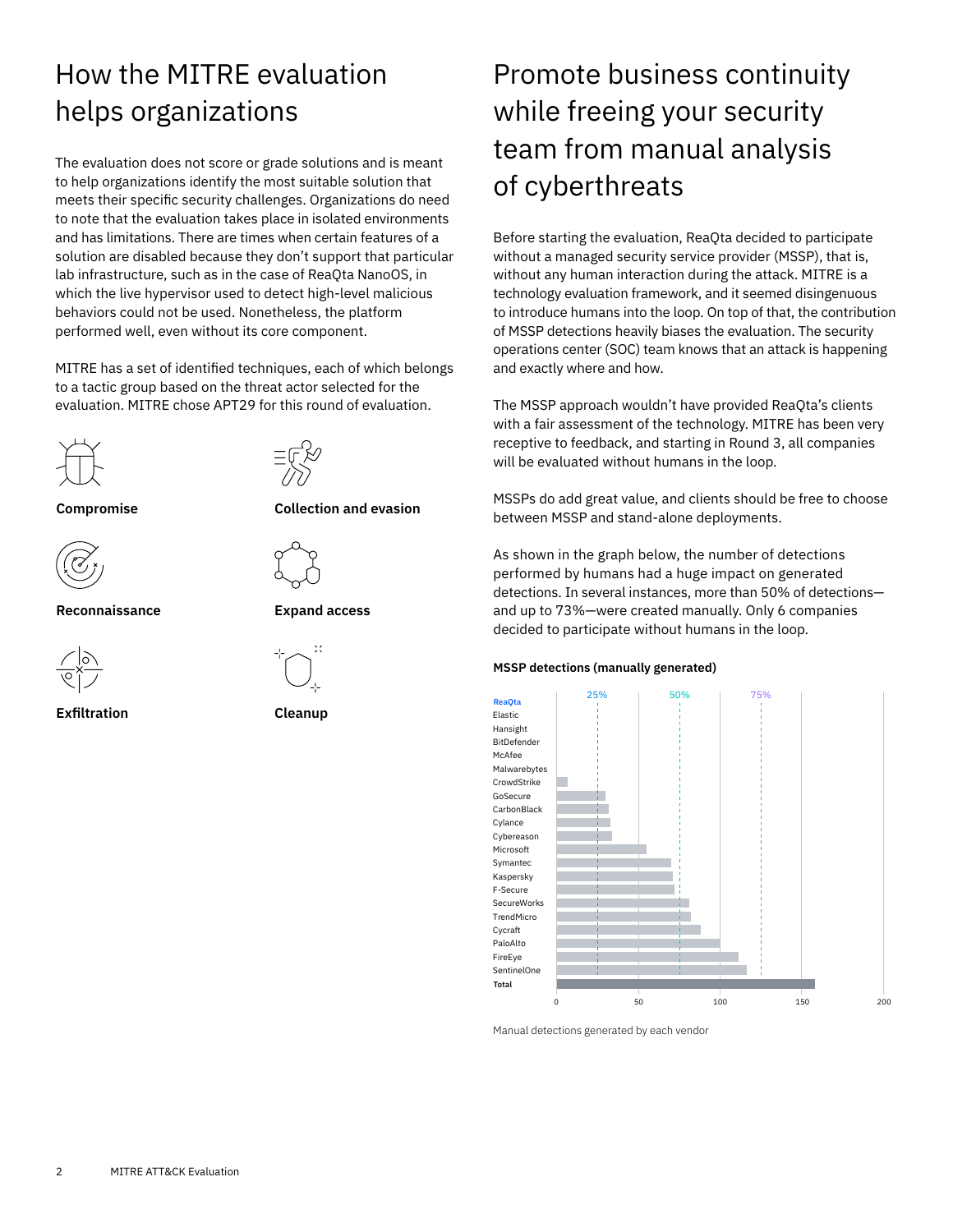## MITRE evaluation Round 2—APT29

Vendors were tested on their ability to detect the tactics and techniques used by APT29 (also known as The Dukes, Cozy Bear and CozyDuke), a sophisticated nation-state adversary known for its stealthy approach. APT29 is widely known for being behind notable attacks: the Pentagon in 2015, the Democratic National Committee in 2016, and the Norwegian and Dutch governments in 2017.

The change from the previous round was important: APT3 (Round 1) is a noisy threat actor, adopting various tools with much less regard to maintaining a low profile. APT29, on the other hand, is extremely stealthy, operating with a very low profile and relying heavily on LOLBins and fileless malware.

#### **Techniques detection coverage (automated)**



**ReaQta Average Tested techniques** 

ReaQta automated detection coverage compared to the average

### ReaQta evaluation results

The attack unfolded over two days in which the attackers gradually moved deeper into the network after obtaining initial access. The vast majority of operations were carried out using Microsoft PowerShell, as opposed to custom tools and malware, to maintain a low detection profile. The evaluation goal is to show how tested solutions respond to the attack and what kind of visibility is provided along the entire kill chain.

As is evident from the summary of the evaluation results, ReaQta provided complete visibility across the entire kill chain. ReaQta detected 90% of the tactics and techniques tested, proving its ability to respond to and remediate threats at every stage of the attack.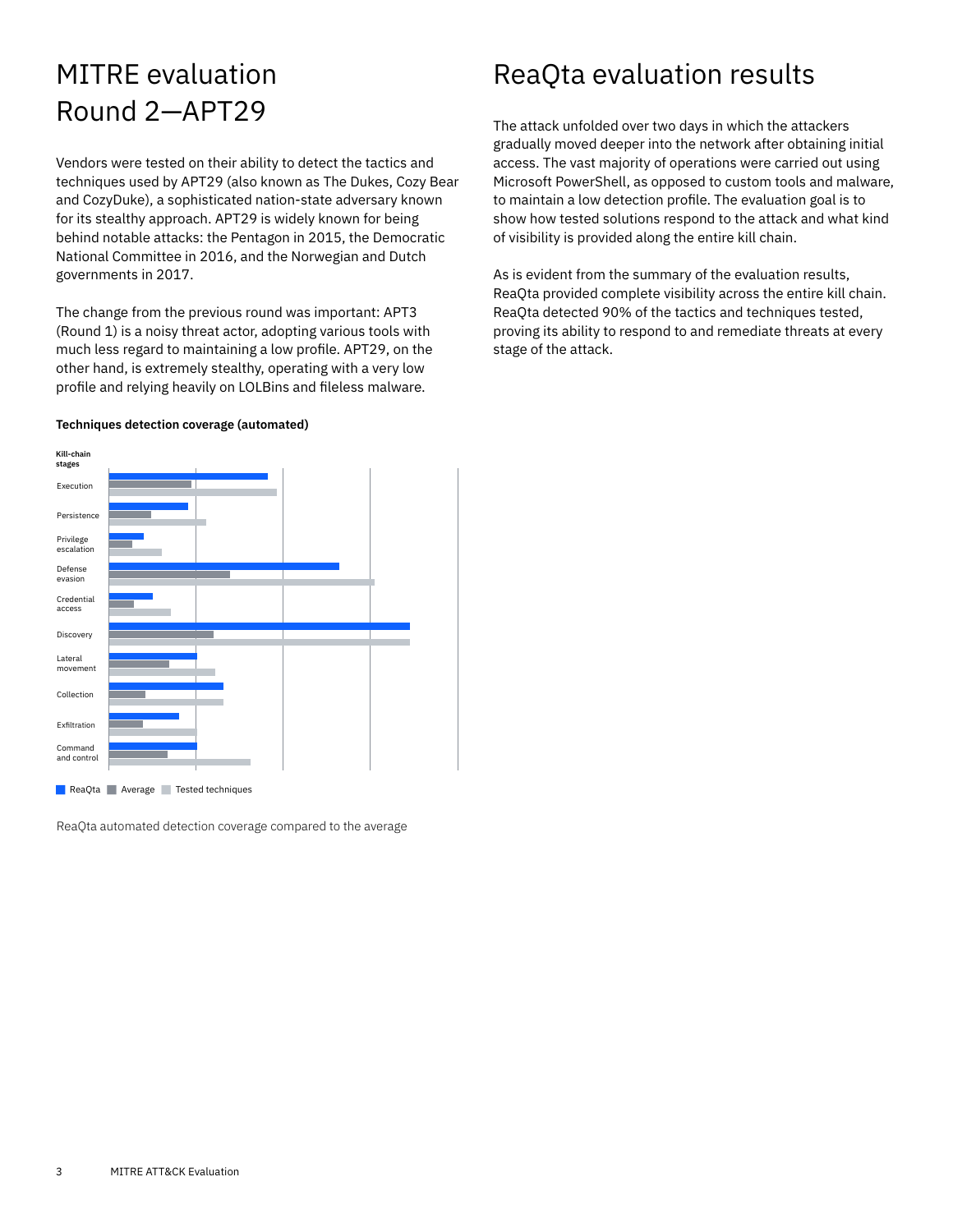ReaQta shows one of the world's top actionability rates, even when compared against vendors relying on manual detections by MSSPs.

## Reduce alert fatigue and simplify your cybersecurity by generating the minimum number of necessary threat alerts

The platform detected and generated alerts right from the execution, persistence, privilege escalation, and defense evasion stages, enabling the security team to track APT29 and its actions. The platform alerts were consistent during the later kill-chain stages: lateral movement, collection, exfiltration, and command and control, showing ReaQta's ability to respond to and limit damages also in the late stages of a cyberattack.

The actionability rate highlighted the platform's capability to reduce noise by reducing the number of alerts generated. The platform captured all tactics and techniques in a few correlated alerts, as compared to one alert per tactic and technique, which would amount to an unmanageable number of alerts for the SOC teams to examine and respond to.



#### **Alerts actionability**

Actionability rates (data includes manual detections for vendors relying on MSSPs)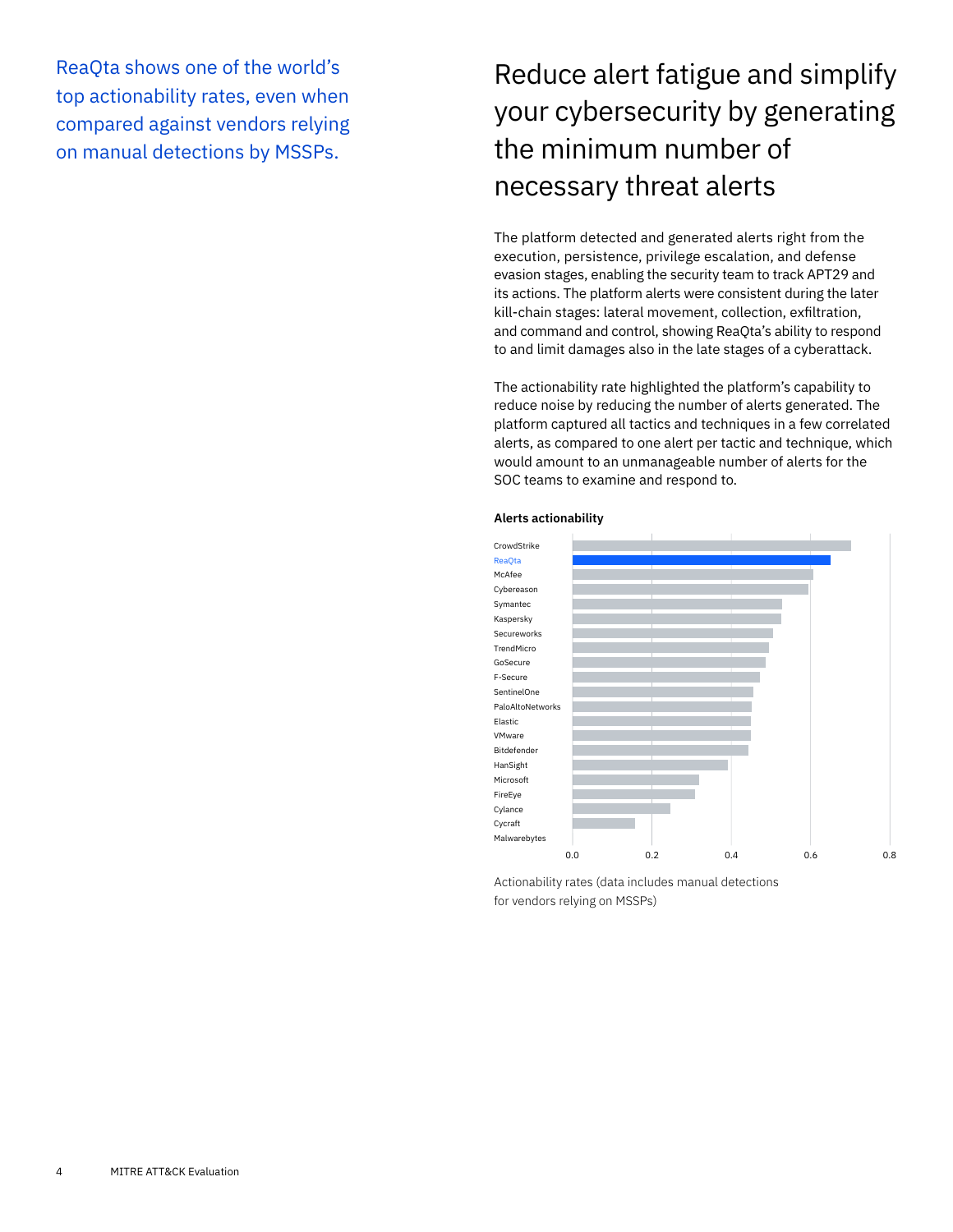Once again, ReaQta provides high-quality alerts without human intervention, while both the first and third vendors relied on manual analysis during the evaluation.

The amount of visibility provided by ReaQta makes it necessary to filter data, correlate it and generate the smallest number of alerts possible, each containing the largest amount of related information. This is the purpose of ReaQta's AI engines: collect, correlate and summarize the telemetry. Alerts quality is also confirmed by Forrester's analysis in the chart below.





Alerts quality (data includes manual detections for vendors relying on MSSPs)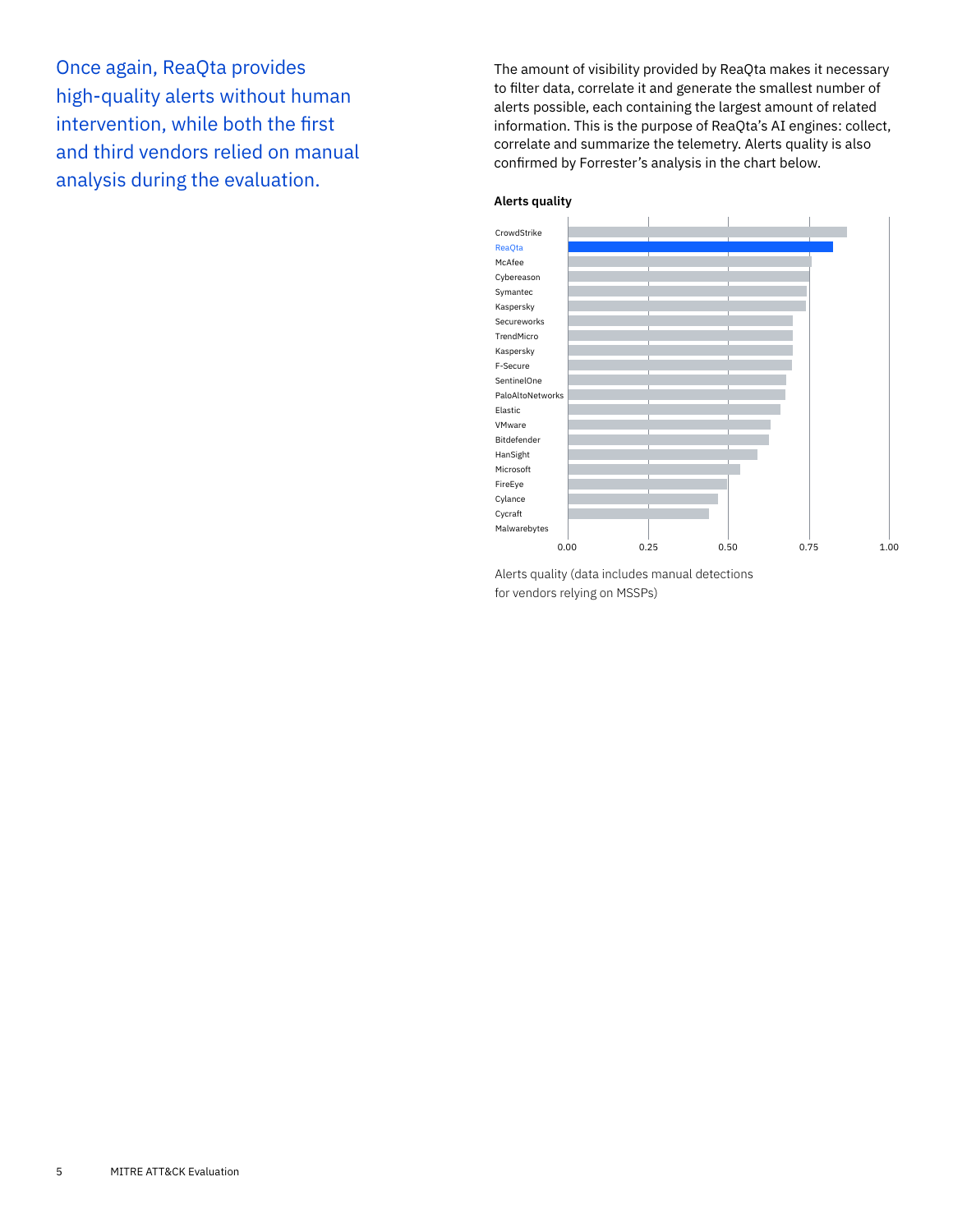<span id="page-5-0"></span>"Actionability is the product of alert efficiency and alert quality […] efficiency of alerts (not too many) and the quality of the alerts (how well they help you understand the story) are both related and critical to understanding how 'actionable' a particular alert is going to be."

**Forrester** [2](#page-8-0)

Providing high-fidelity, comprehensive alerts is the criterion that distinguishes a good platform from mere noise generators.

The graph below shows how ReaQta behaved compared to other solutions when manual detections were removed. Each bar represents the amount of incident-related information captured under each generated alert. ReaQta's engines captured the largest amount of information, which translates to a sizable workload reduction in real environments.

### **Attack coverage per alert generated (signal-to-noise ratio)**



Percentage of attack coverage provided per alert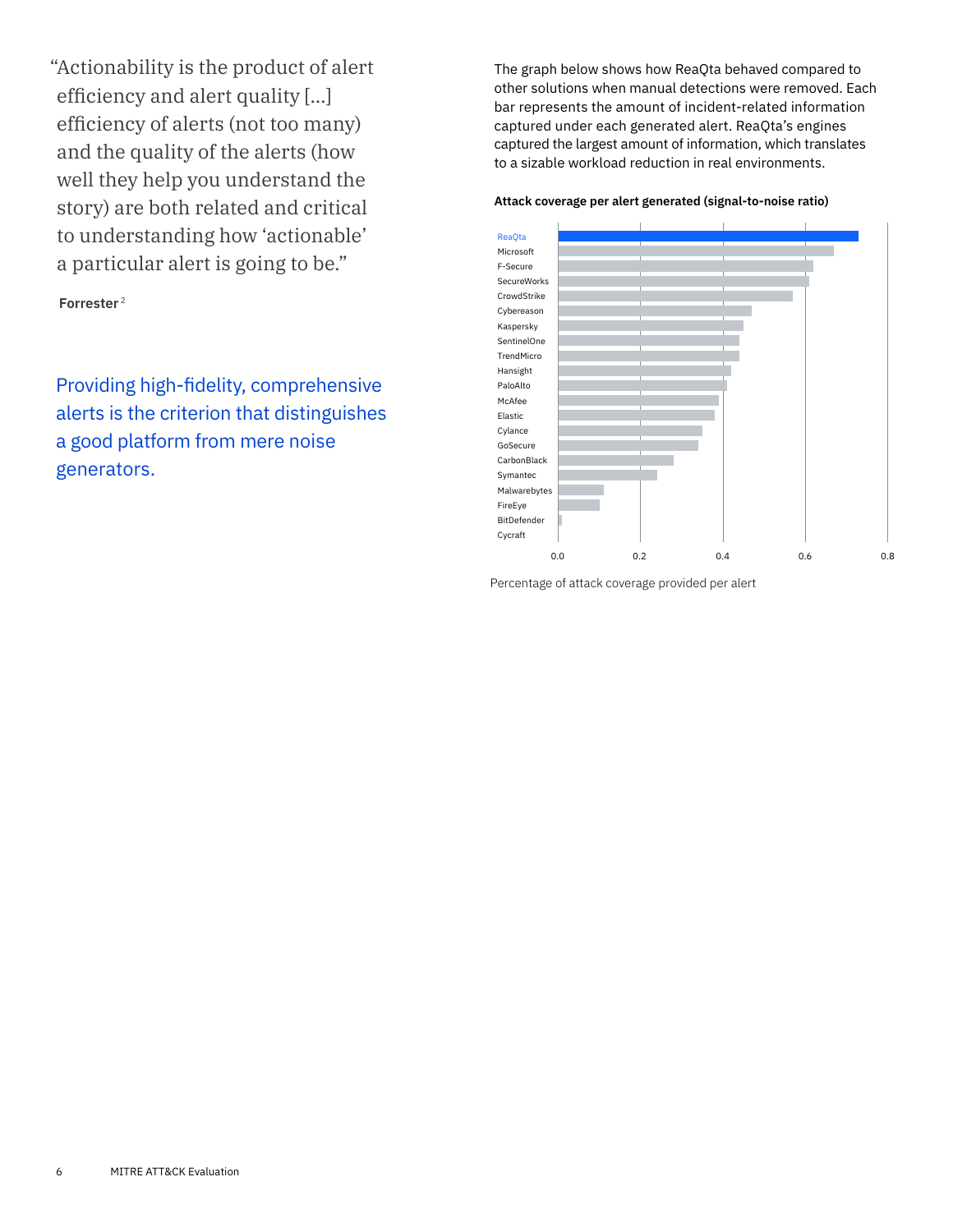ReaQta generated just 25 alerts and correctly gathered all the information required to track the attackers within each one of them, instead of creating 158 alerts one per technique tested.

The ability to provide a unified incident resolution workflow is critical to reduce alert fatigue.

ReaQta correlated the storyline during the MITRE evaluation. This allowed analysts to understand and study an active attacker easily, without the distraction of hundreds of alerts being generated with no direct correlation with the original incident. This would have been much harder to handle during a real analysis.

The ReaQta approach reduced alert fatigue by 85% while preserving complete visibility over the entire attack. ReaQta is specifically designed to generate the minimal number of alerts per incident, facilitating a smooth and uninterrupted analysis experience. The ability to maintain everything in a single view helps analysts respond faster, without requiring jumps to different screen views to gain a complete understanding of the events.

## Gain complete visibility over your endpoints to enable rapid response at every stage

The platform was able to maintain correlation between actions at all stages of the ATT&CK kill chain. Automatically correlating events reduces the time needed to piece together different actions run by the attackers and ultimately reduces the response time in case of real attacks.



#### **Behavioral tree**

ReaQta correlated storyline during MITRE evaluation

To provide an example related to the evaluation, the graph above shows how an entire stage of the attack was captured within a single alert. ReaQta correlated all the information into an easily comprehensible storyline, thereby providing to a SOC team all the information for timely triage. No human interaction was required, and the attack was clearly explained, and its risk assessed, without requiring any manual activity.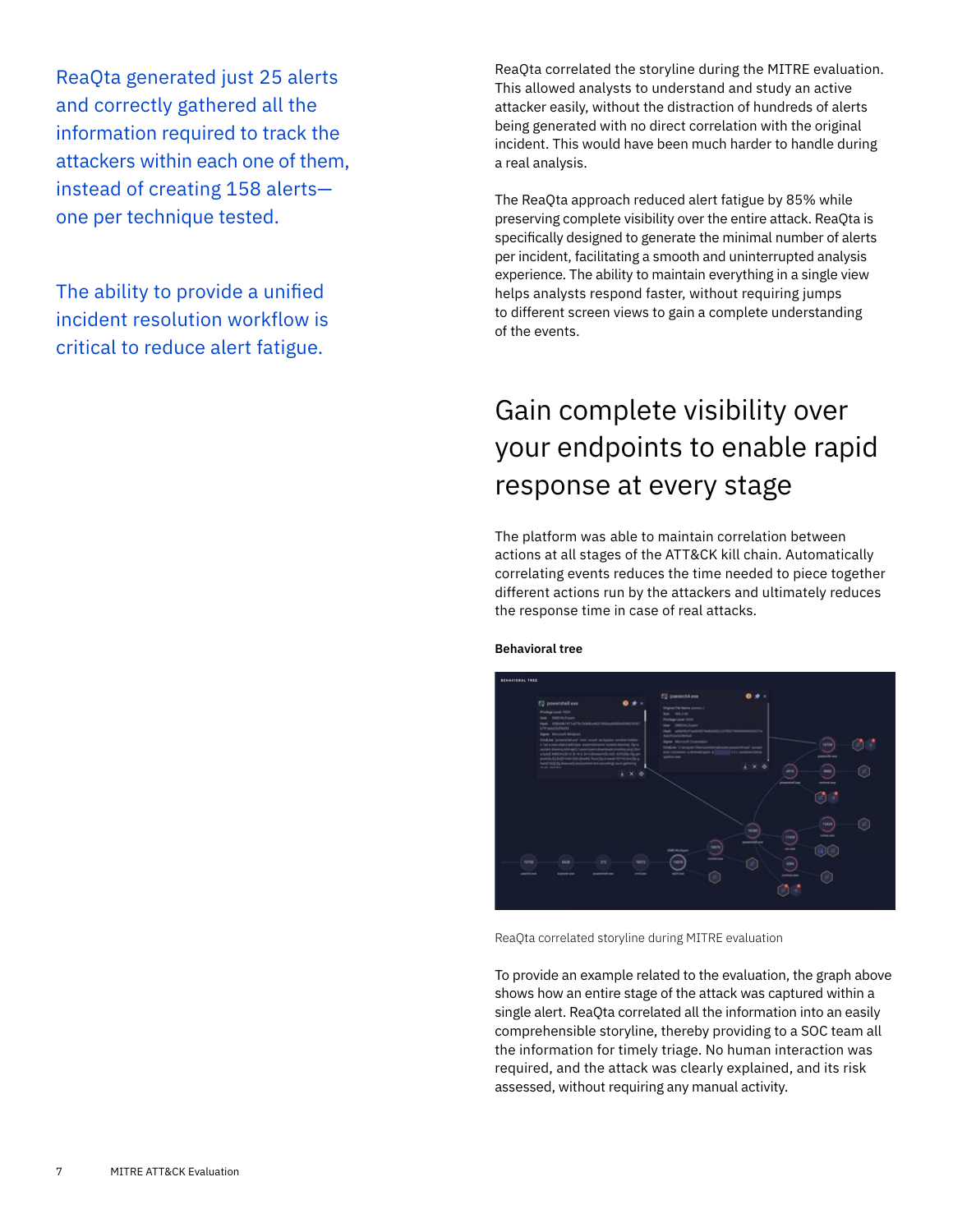Taking a closer look at the detection of APT29 tactics and techniques, ReaQta provided visibility right from the early stages of the kill chain to the more sophisticated stages, which are often harder to detect. What is noteworthy here is the platform's ability to uniformly detect threats at every stage, thereby providing opportunities for response and remediation at every stage.

ReaQta showed one of the best telemetries, combined with an impressive AI engine capable of condensing information and assessing risk. It will prove a powerful tool in the hands of any SOC or team that wants to spend time threat hunting instead of constantly managing alerts.

### ReaQta showed one of the best telemetries.



Amount of telemetry provided by ReaQta

## Conclusion

ReaQta's AI-powered platform equips security teams with advanced detection and rapid response capabilities, minimizing human intervention, simplifying the entire cybersecurity process and promoting business continuity for organizations of all sizes.

This evaluation validated ReaQta's approach to the detection of sophisticated threat actors. ReaQta will continue to participate in independent third-party testing in the future.

ReaQta appreciates and applauds the work of MITRE in helping organizations make informed decisions with these evaluations.

### **For more information, visit:**

ibm.com/[products/reaqta](http://www.ibm.com/products/reaqta)